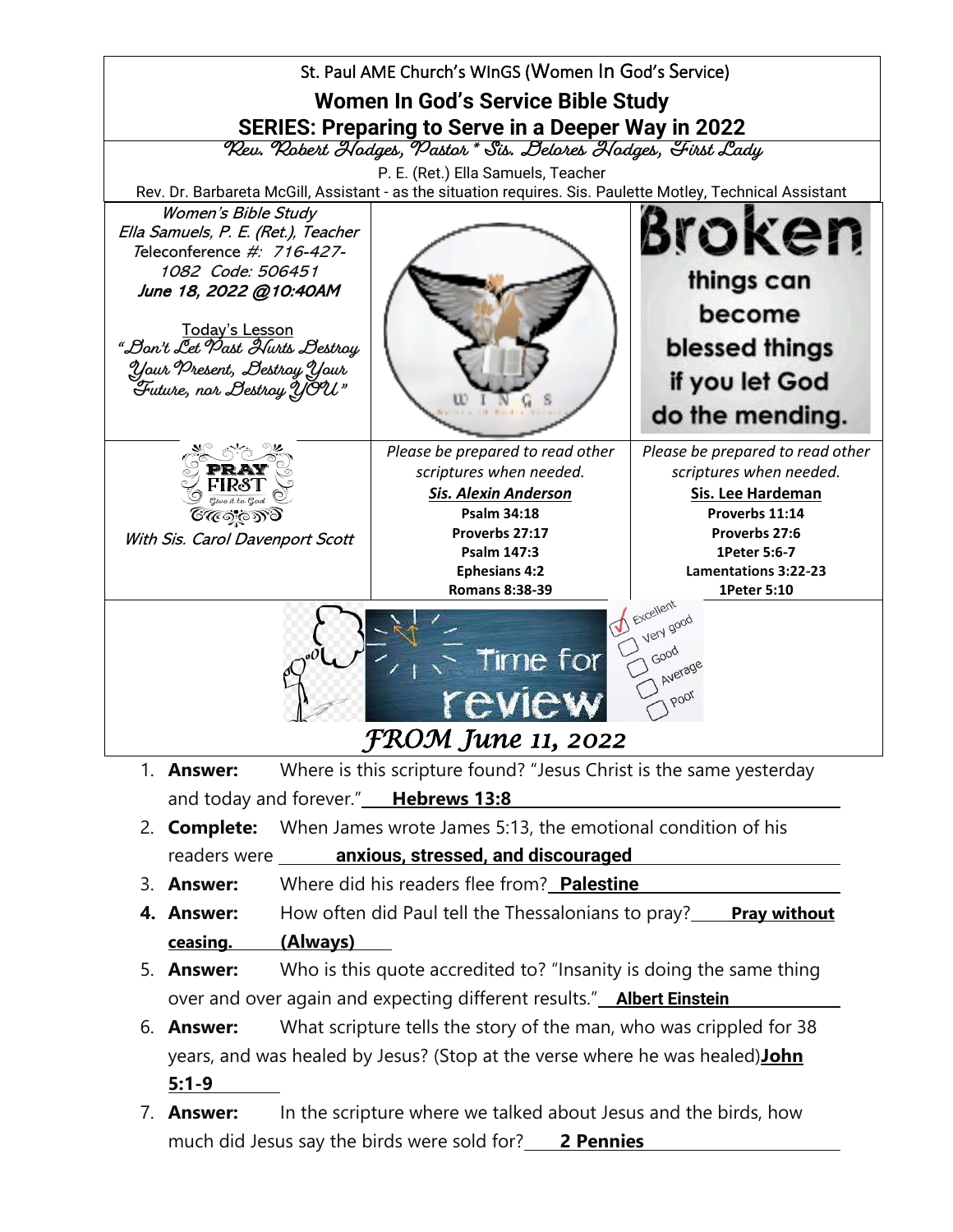- 8. **Answer:** What is one of the main ways Jesus wants to talk to us?
- 9. **Complete:** When Jesus heals us, He will not take away our actual **Memory** but He will take away the actual **Pain**
- 10. **Answer:** What relationship does 1John 3:1 tell us that we have with God? **We are His children We are His children in the CO** is the contract to the scripture tells us the same thing, regarding our relation with God? **John 1:12** What does this particular scripture tell us we must do to be able to claim that relationship? **Yet to all who did receive him, to those who believed in his name, he gave the right to become children of God—** 11. **Answer:** What did Jesus ask the crippled man at the pool? **"Do you want to get well?"** or **"Do you want to be healed?"**

**The Lesson For Today** 

**"Allow God to Turn Your Brokenness into Beauty and Your Pain into Purpose"** Written by Ella Samuels (Ret. P.E.) and Read by: **Sis. Kelcy Walker Pope**

Have we searched our hearts, minds, and souls to determine if we are still holding on to past disappointments, past rejections, **past anything**, that's still causing us pain? If so, have we asked ourselves, **"Do I want to be healed?" (Sis. Alexin: Psalm 34:18)** The Lord is close to the brokenhearted and He will **save, relieve, and rescue**, those whose spirit is wounded, or crushed, by the pain they have encountered. We don't have to wait for anyone else to help us. May I say, there **ARE** times when the Holy Spirit may inspire us to seek Professional Christian Counseling. And if He does, we absolutely should. **(Sis. Lee: Proverbs 11:14)** The word "guidance" here comes from a term applied to the steering of a ship. A ship without proper guidance is likely to crash onto rocks, collide with another ship, or run up on ground. In the same way, people without worthwhile advice, can end up in a dangerous place in their lives. The more wise counselors a believer relies on, the stronger and richer his/her life will be. Not only will the Holy Spirit lead us to seek the advice of Professional Christian Counselors, but He **might** lead us to seek the advice of a **True Christian Friend**. **(Sis. Alexin: Proverbs 27:17)** According to *The Bible Knowledge Commentary,* "When iron is rubbed against another piece of iron it shapes and sharpens it. Similarly people can help each other improve by their discussions, criticisms, suggestions, **and** ideas." Sometimes a friend might have to show us **tough love** and tell us some things we don't want to hear. **(Sis. Lee: Proverbs 27:6)** A true Christian Friend might **tell** us we need help, we might not like to hear it, but - because a **genuine friend**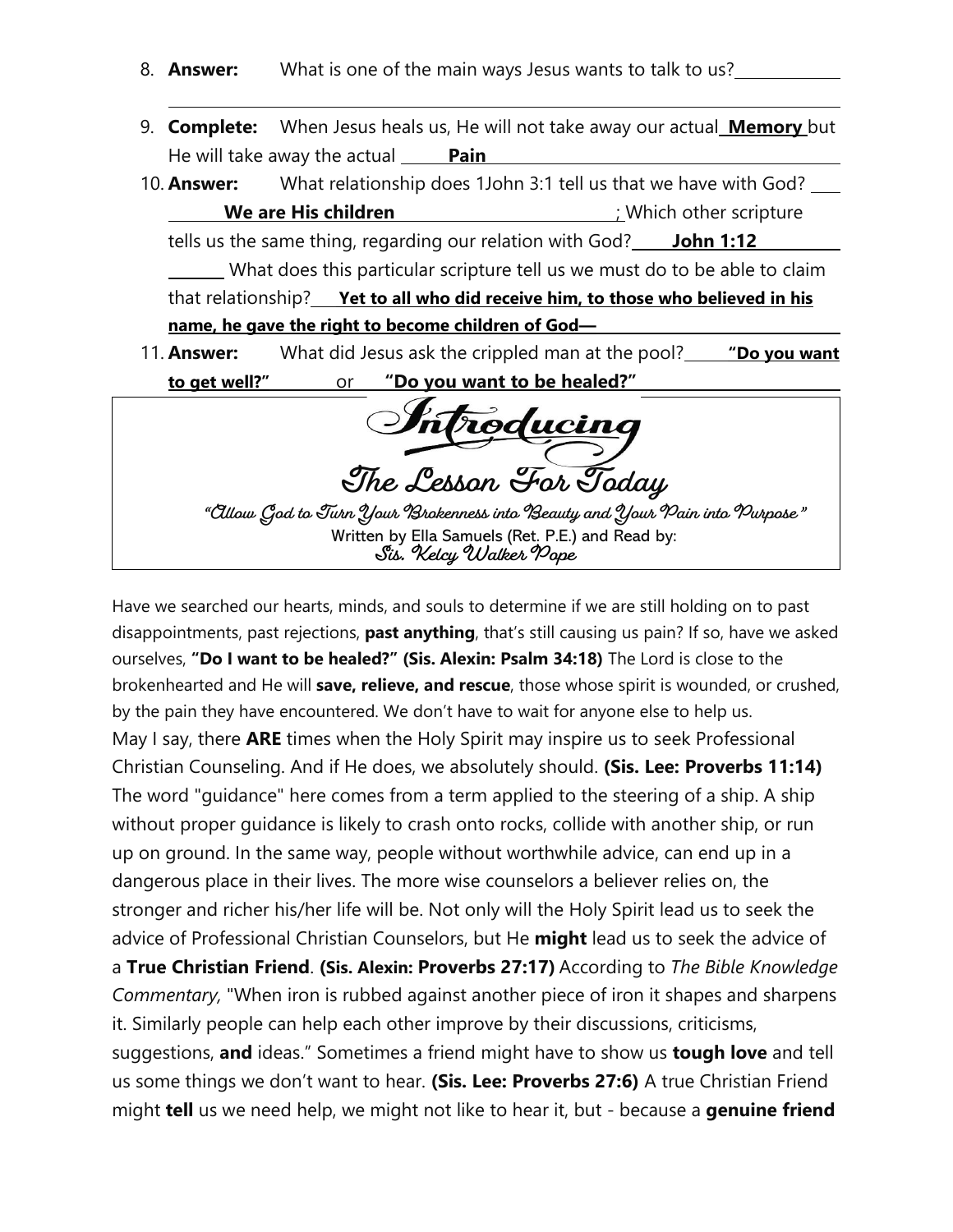loves us, he/she will give advice to help us, instead of going along just to get along. Our enemies cares not if we fall, but a friend wants to see us thrive.

Of course, God **can** heal us divinely. **(Sis. Alexin: Psalm 147:3)** He will heal our broken hearts, He will bound up our wounded spirit. What **awesome, beautiful, encouraging**, and **needed** information to know! Wow! He heals the brokenhearted and binds up their wounds.

Let us look at some ways God will heal us:

- 1. **(1 Sis. Lee: Peter 5:6-7)** Healing can't take place if we don't admit that healing needs to happen. My sisters, if we don't tell anyone else, we must tell Jesus!
- 2. **(Sis. Alexin: Ephesians 4:2)** It is God's desire that we remember that we, too, need forgiveness, therefore we must extend that **same** grace to others.
- 3. **(Sis. Lee: Lamentations 3:22-23)** There are so many things to be thankful for, however; bitterness can cause us to forget how much God is blessing us, even in the midst of a broken heart. His mercies are new **every** morning!
- *4.* **(Sis. Alexin: Romans 8:38-39)** Many times, our broken hearts come from a love lost. And lost love certainly hurts. However, may I encourage you to remember this: *Even though we may lose the love of people, we will never lose the love of God. Absolutely nothing or no one, can separate us from the love of God.*
- *5.* **(Sis. Lee: 1Peter 5:10)**When our hearts are broken, life can feel like a waste. We may feel as though our lives have little purpose, or no purpose at all. But let me share with you these two things: a. *God can turn our brokenness into beauty, and* b.) *turn our pain into purpose!*



If we are still hurting from a pain inflicted upon us by someone, I believe Jesus would ask us the same question He asked the man at the pool of Bethesda who had been crippled for 38 years, "Do you want to be healed! or Do you want to be well?" As stated in our introduction, "Healing can't take place if we don't admit that healing needs to happen." And as implied in the conversation Jesus had with the crippled man, unless we truly want to get well, we will not do what we need to do to get well. Some of us may have experienced a divorce, sexual abuse, physical abuse, deception, being cheated on, being betrayed, being fired from a job, having children for someone and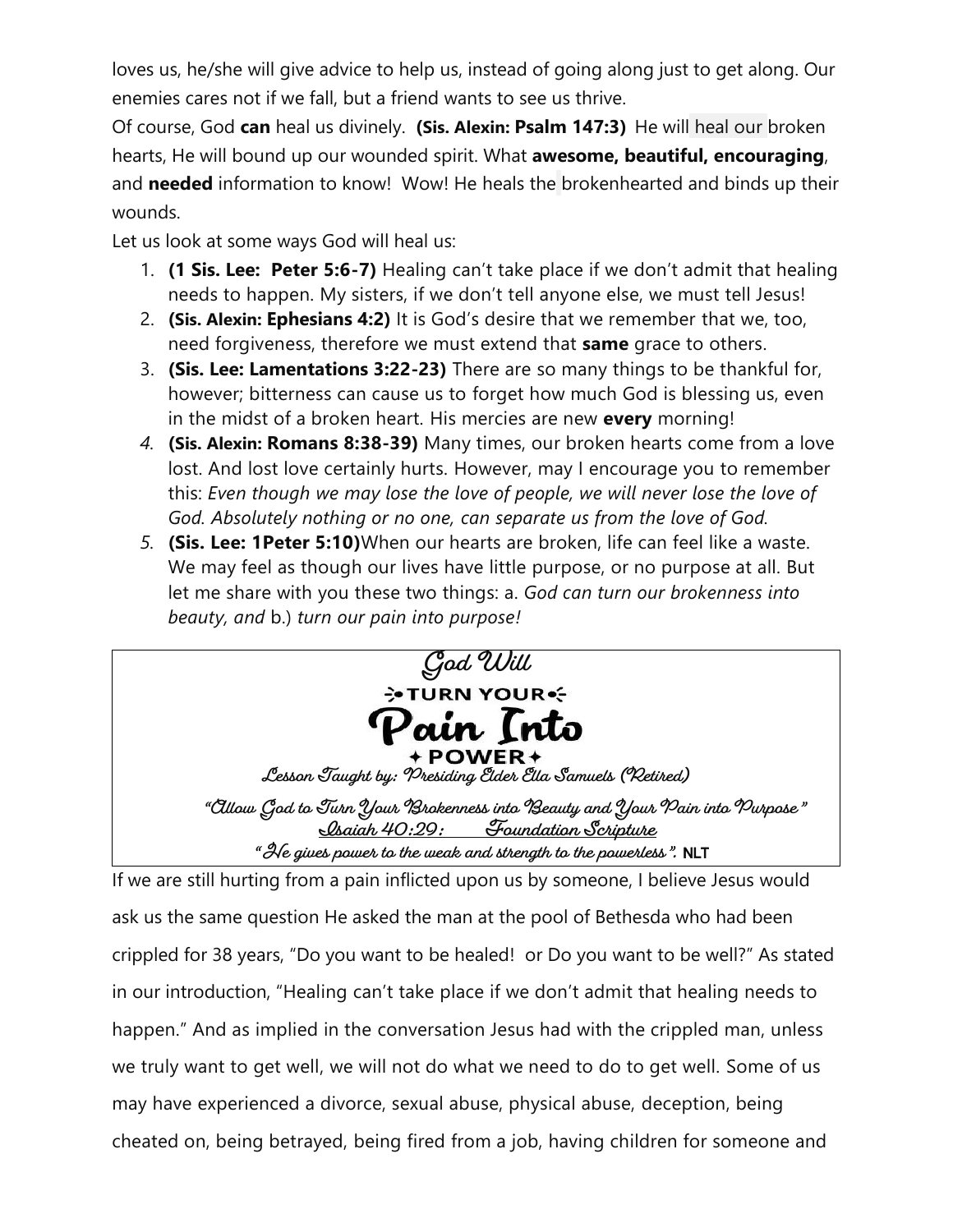they refuse to take care of them, having vicious lies spread about us, being rejected – no one overcomes that stuff overnight. The pain is real and, initially, the hate, the resentment, the shame, all of those things may evolve out of our pain, and it's real! Other people don't always understand, and some don't even care. However, when we are born again children of God, we do not have to continue to live with the pain. Those who hurt us are probably living happy lives – not thinking about us. That's why it is so important to **forgive them** and ask God to **heal us** and help us to move on and enjoy our lives. God is close to the broken hearted and He will heal our wounds. Remember the man who had been crippled for 38 years? In essence Jesus let him know, you don't have to wait to be healed any longer, I am right here, take up what you have been depending on, what you have been holding on to for 38 years, and walk. And when the man did, he was healed right then!

**(Anderson: John 5:14)** Look where Jesus found the man, in the temple. The commentaries that I read said that he went to the temple to give thanks. As our introduction stated, we should acknowledge when God has blessed us and be thankful. The man had no idea that he would be healed that day or not, he had been going to the pool, hoping that someone would help him and when Jesus did, he went to the temple. But look what Jesus told him, don't sin anymore – other words don't continue to live in sin because the next time something worse will happen**.**

**(Lee: John 5:15)** Whether the man became a follower of Jesus or not, I don't know but Jesus warned him. The Jews had asked the man who healed him but at that time the man didn't know, so he made his way to tell them that it was Jesus. When God heals us, we need to testify. Someone needs to hear that they, too, can be an overcomer. Some commentaries said he put Jesus in danger, and maybe so, but Jesus could take care of Himself. **(John 5:16-17)** Jesus said, "My Father has been working until now, and I have been working." What Jesus did, He did it to help someone, you know sometimes we might have to take some chances in order to help someone. One chance we might have to take is the chance of someone thinking less of us when we tell our story – but if we really want to do the will of God, we should not be ashamed of where we come from – we should be happy about where we are going. Plus, we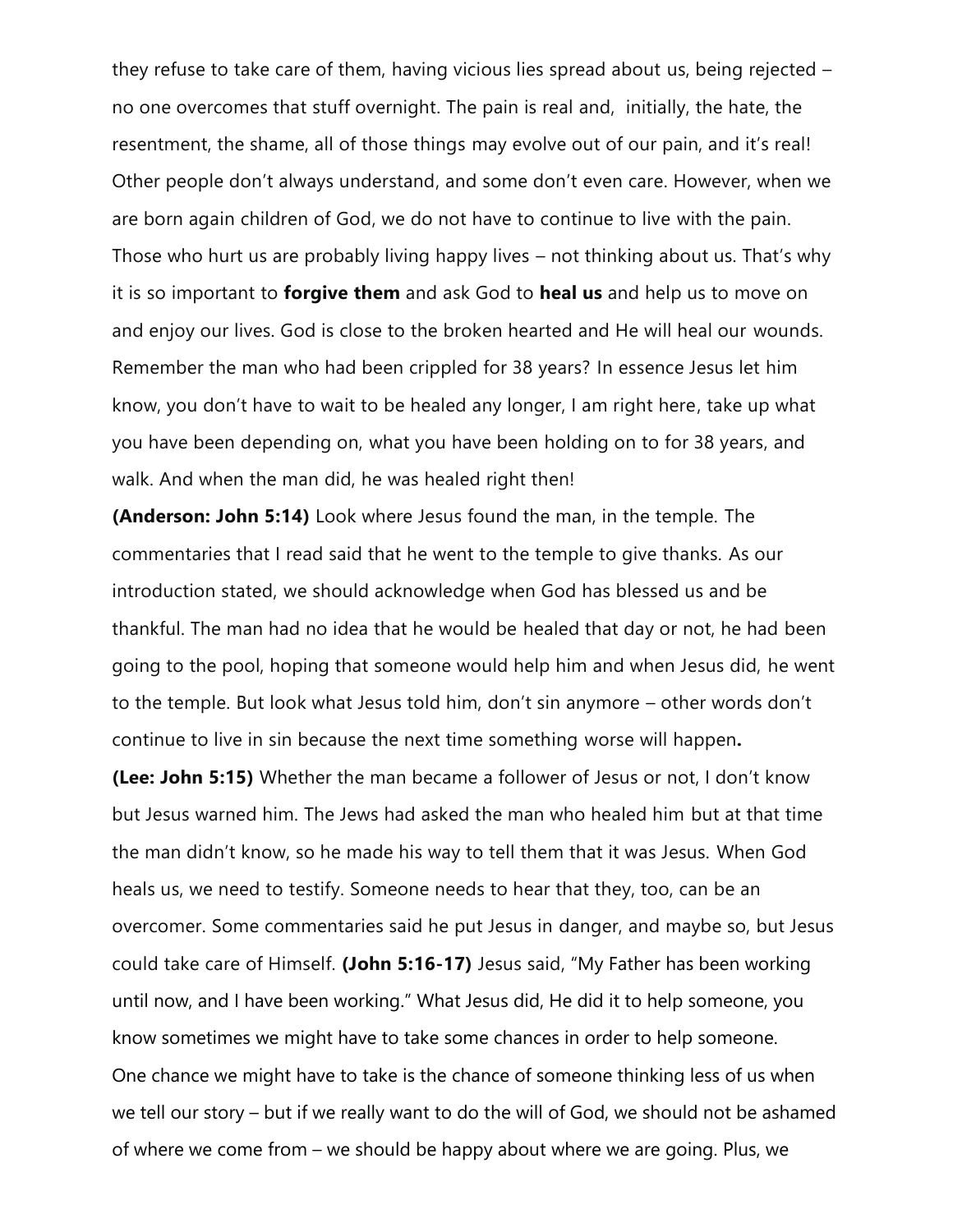choose to tell what **God** leads us to tell. Everybody is not there, and I understand. All of us probably have something we haven't told anyone and that's alright too. But we should never forget what the Lord has done and be ready to share our faith. **(1Timothy 1:15)**Even though after Paul was converted, he never strayed from the Gospel - Paul kept his past wickedness of persecuting the saints of God at the forefront of his mind, because he saw it as a necessary companion to always remind him of what God had done for him. Sometimes we forget how good God has been to us. Some people get saved and talk and act as though they have always been saved. But the songwriter said, "Look what the Lord has done. He saved my soul one day, look what the Lord has done!" I can say He hasn't only saved me, but He has healed me – look what the **Lord** has done! **(Roman 3:23)**Even after we get saved, we still fall short but**, (1John 1:9)** when we sin, we don't have to live with that sin because, if we admit it to Jesus and ask for forgiveness, He will cleanse us from all unrighteousness. **(1John 2:1-2)** John said, I would that you **not** sin, but **if** you do, we have an advocate who will go to the Father on our behalf. So, listen, we don't have to refuse to use our testimony to help others and if someone else wants to hold it over our heads, **they** will have to answer to God for **that.** The important thing is to forgive yourself and refuse to live a condemned life.

**(Galatians 5:1)** When we are forgiven, we are free of that sin, and even though we can use our experiences to help others, we should **never** live under condemnation. We are free and because we are, we can help someone else. Have you ever been in a painful situation and talked to someone then realized that person has gone through exactly what you're going through? That connection offers encouragement, strength, and hope. **(Hebrews 4:15-16) A Pastor by the name of** Kyle Idleman, wrote an article concerning Hebrews 4:15-16. He states and I quote: "Jesus came to this earth and lived a human life. Given the culture that He grew up in, He was probably judged and talked about." (Unquote) This quote led me to look at some things that Jesus went through because of His love for us.

1. **(Luke 1:34-35)** He was conceived out of wedlock. When an Angel came to the Mary and told her that she would conceive a child – she wanted to know how this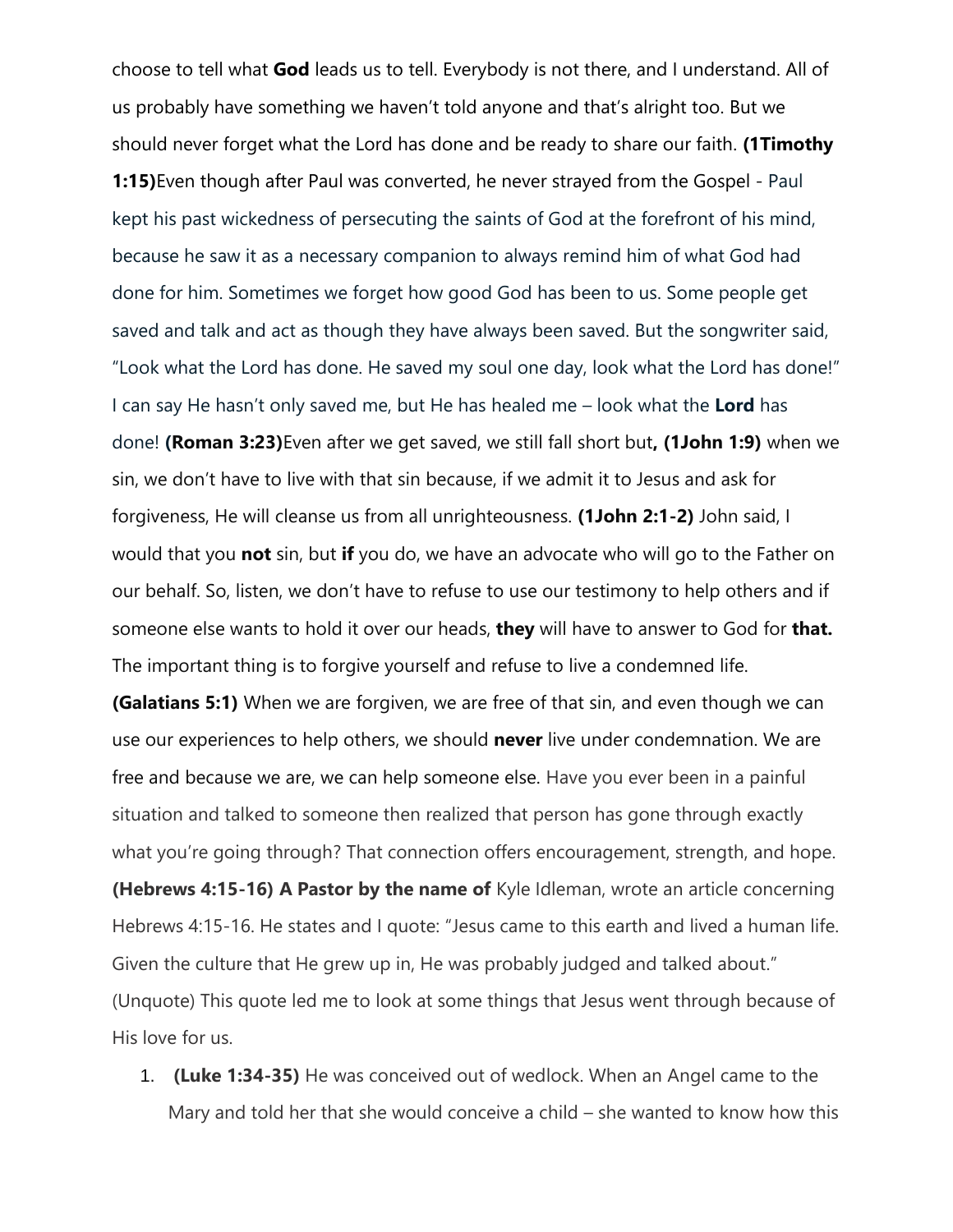could happen because she had never been with a man. Do you think anyone would believe this story today? They didn't then either.

- 2. **(2 Corinthian 8:9)** For our sake, Jesus left the riches of Glory and came to live on this earth as a poor child and a poor man. He knows how it feels to experience lack.
- 3. **(John 19:26-27)** We know that, before Jesus was crucified, Joseph His earthly father - died because John took her into his home to take care of her.
- 4. **(Matthew 26:47-50)** He was betrayed by one of His friends. He had traveled with Jesus, ate His food, Jesus had even washed his feet. He was denied and He was deserted by all but one of His disciples – those He had called **friends! (John 15:15)**
- 5. **(John 7:5)** That's a clear statement. Even His brothers didn't believe in Him. In this 7<sup>th</sup> chapter of John, his brothers tried to get Him to go to Judea where the Jews were plotting to kill Him.
- 6. **(Mark 14:55-56)** He was falsely accused. In other words, He was lied on.
- **7. (Mark 15:34)** He felt abandoned by God who was His real Father. In the midst of terrible physical pain, abandoned by most of His friends and disciples, and facing a horrible death, one theologian said maybe Jesus couldn't think clearly so He probably did feel abandoned by God, but He still knew what His relationship was with God – because He cried out – **My God!**

**(John 10:10 )** Jesus came to earth to lift us during our trials. When we are hurting, He understands. He wants us to be happy and He wants to help us through our personal trials, then He wants us to help others. **(2Corinthians 1:3- 4)** St. Augustine understood what that verse means, he is quoted as saying: "*Find out how much God has given you and from it take what you need; the remainder is needed by others." Because we have experienced pain, when God heals us - we can help someone else – just as Jesus is still helping us today.*